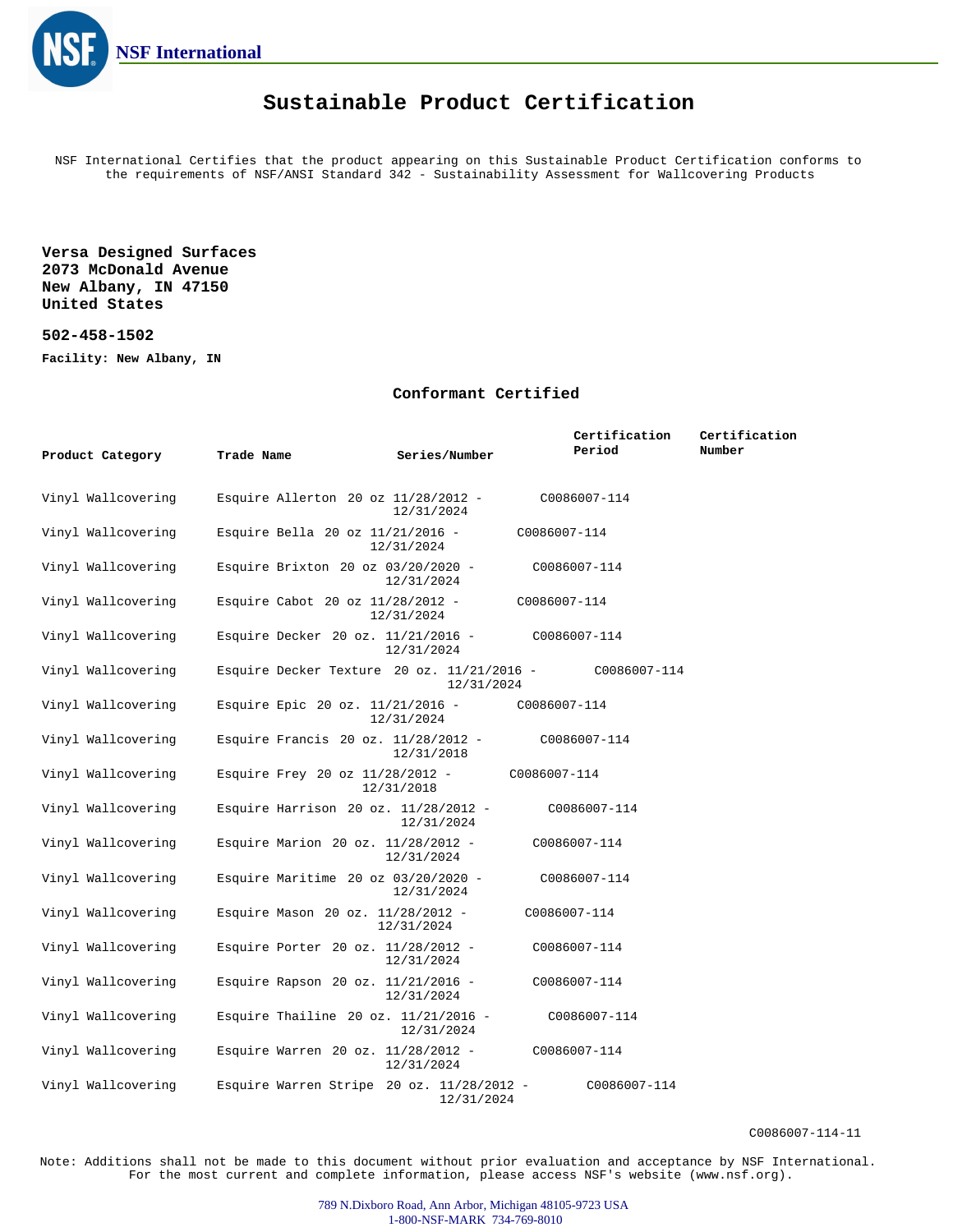

# **Sustainable Product Certification**

Vinyl Wallcovering Vinyl Wallcovering Esquire Waterwood 20 oz. 11/21/2016 - Esquire Woven Backed w/ Recycled Content Custom 20 oz. 11/28/2012 - 12/31/2024 12/31/2024 C0086007-114

C0086007-114-11

Note: Additions shall not be made to this document without prior evaluation and acceptance by NSF International. For the most current and complete information, please access NSF's website (www.nsf.org).